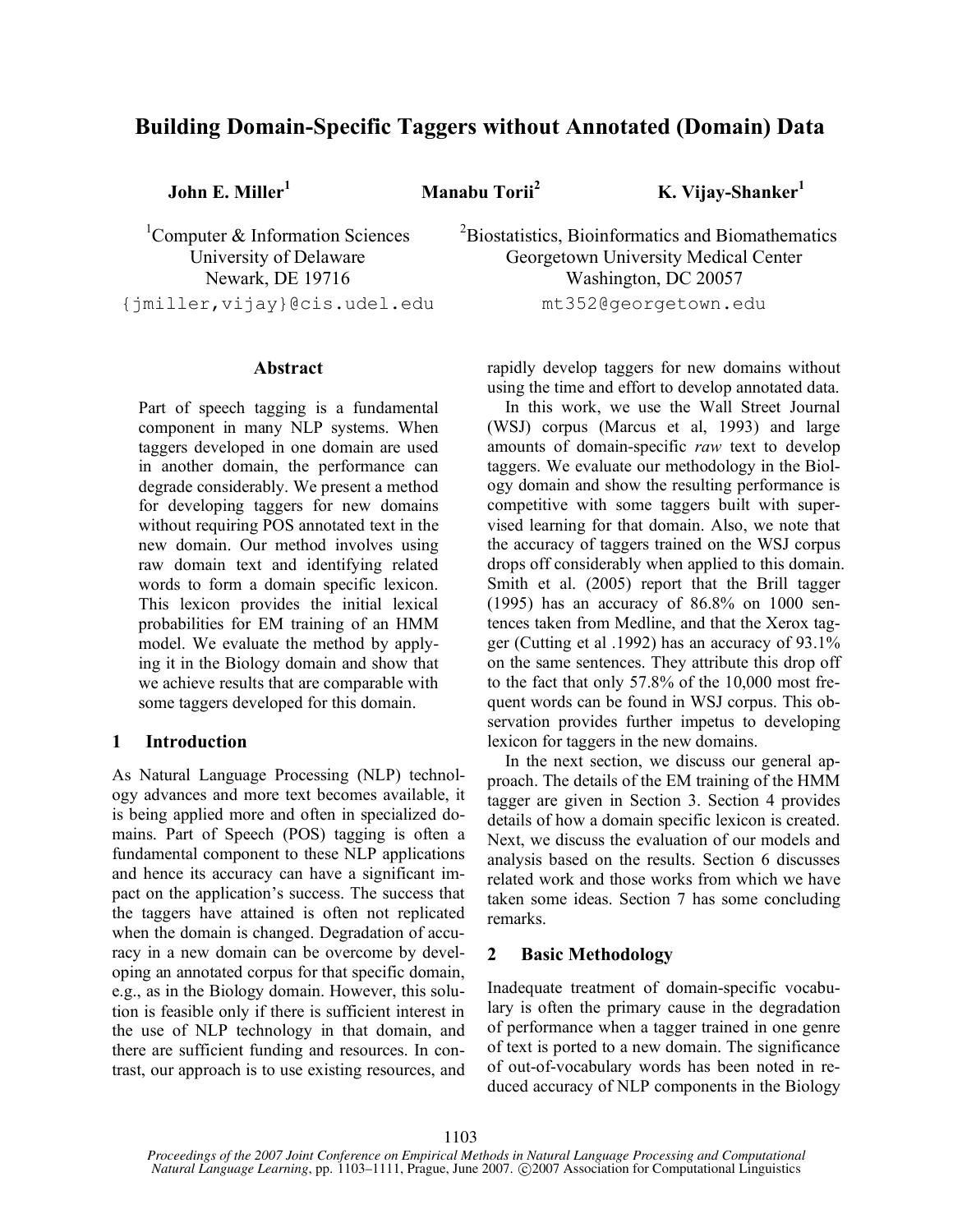domain (e.g., Lease and Charniak, 2005; Smith et al. 2004). The handling of domain-specific vocabulary is the focus of our approach.

It is quite common to use suffix information in the prediction of POS tags for occurrences of new words. However, its effectiveness may be limited in English, which is not a highly inflected language. However, even for English, we find that not only can suffix information be used online during tagging, but also the presence or absence of morphologically related words can provide considerable information to pre-build a lexicon that associates possible tags with words.

Consider the example of the word "broaden". While the suffix "en" may be utilized to predict the likelihood of verbal tags (VB and VBP) for the word during tagging, if we were to build a lexicon offline, the existence of the words "broadened", "broadening", "broadens" and "broad" give further evidence to treat "broaden" as a verb. This type of information has been used before in (Cucerzan and Yarowsky, 2000).

In the above example, the presence or absence of words with the suffix morphemes suggests POS tag information in two ways: 1) The presence of a suffix morpheme in a word suggests a POS tag or a small set of POS tags for the word. This is the type of information most taggers use to predict tags for unknown words during the tagging process; 2) The presence of the morpheme can also indicate possible tags for the words it attaches to. For example, the derivational morpheme "ment" indicates "government" is likely to be an NN and also that the word it attaches to, "govern" is likely to be a verb. Inflectional and derivational morphemes don't attach to words of just any POS category; they are particular. Thus, we can propose the possibility of JJ (adjective) to "broad" and VB or VBP to "govern" (based on the fact the derivational morphemes "en" and "ment" attach to them) even though by themselves they don't have any suffix information that might be indicative of JJ and VB or VBP.

Additional suffixes (that may or may not be taken from a standard list of English inflectional and derivational morphemes) can also be used. As an example, the suffix "ate" can be associated with a small set of tags: VB or VBP ("educate", "create"), JJ ("adequate", "appropriate"), and NN ("candidate", "climate"). Note the possibility or impossibility of the addition of "tion" and "ly" can help distinguish between the verbal and adjectival situations. In contrast, most taggers that use just suffix information during the tagging process will need strong contextual information (i.e., tags of nearby words) in making their prediction for each occurrence, as such suffixes can be associated with multiple tags.

To utilize such information, we need a dictionary of words in the domain for which we are interested in building a tagger. Such a dictionary will allow us to propose possible tags for a domain word such as "phosphorylate". If we can verify whether words like "phosphorylation", "phosphorylates", and "phosphorylately," are available in the domain then we can obtain considerable information regarding the possible tags that can be associated with "phosphorylate". But we cannot assume the availability of a dictionary of words in the domain. However, it would suffice to have a large text corpus, which we call *Text-Lex*. We use it as a proxy for a domain dictionary by obtaining a list of words and their relative frequency of appearance in the domain.

Rather than using manually developed rules that assign possible tags for words based on the presence or absence of related words, we wish to apply a more empirical methodology. Since this sort of information is specific to a language rather than a domain, we can use an annotated corpus in another domain to provide exemplars. We use the WSJ (Marcus et al. 1993) corpus, a POS annotated corpus, for this purpose. For example, we can see that "phosphorylate" in the Biology domain and "create" in the WSJ corpus are similar in the sense both take on "tion", "ed", and "ing" suffixes but not "ly" for instance. Since the WSJ corpus would provide POS tag information for "create", we can use it to inform us for "phosphorylate".

The above method forms the basis for our determination of the set of tags that are to be associated with the domain words. However, the actual tag to be assigned for an occurrence in text depends on the context of use. We capture this information by using a first-order HMM tagger model. For the transitional probabilities, we begin by using WSJ-based probabilities as a starting point and then adjust to the new domain by using a domain specific text and using EM training. EM also allows for adjusting lexical probabilities derived using WSJ words as exemplars. We call the domain specific text used for training of our HMM tagger as *Text-EM*. While this could be the same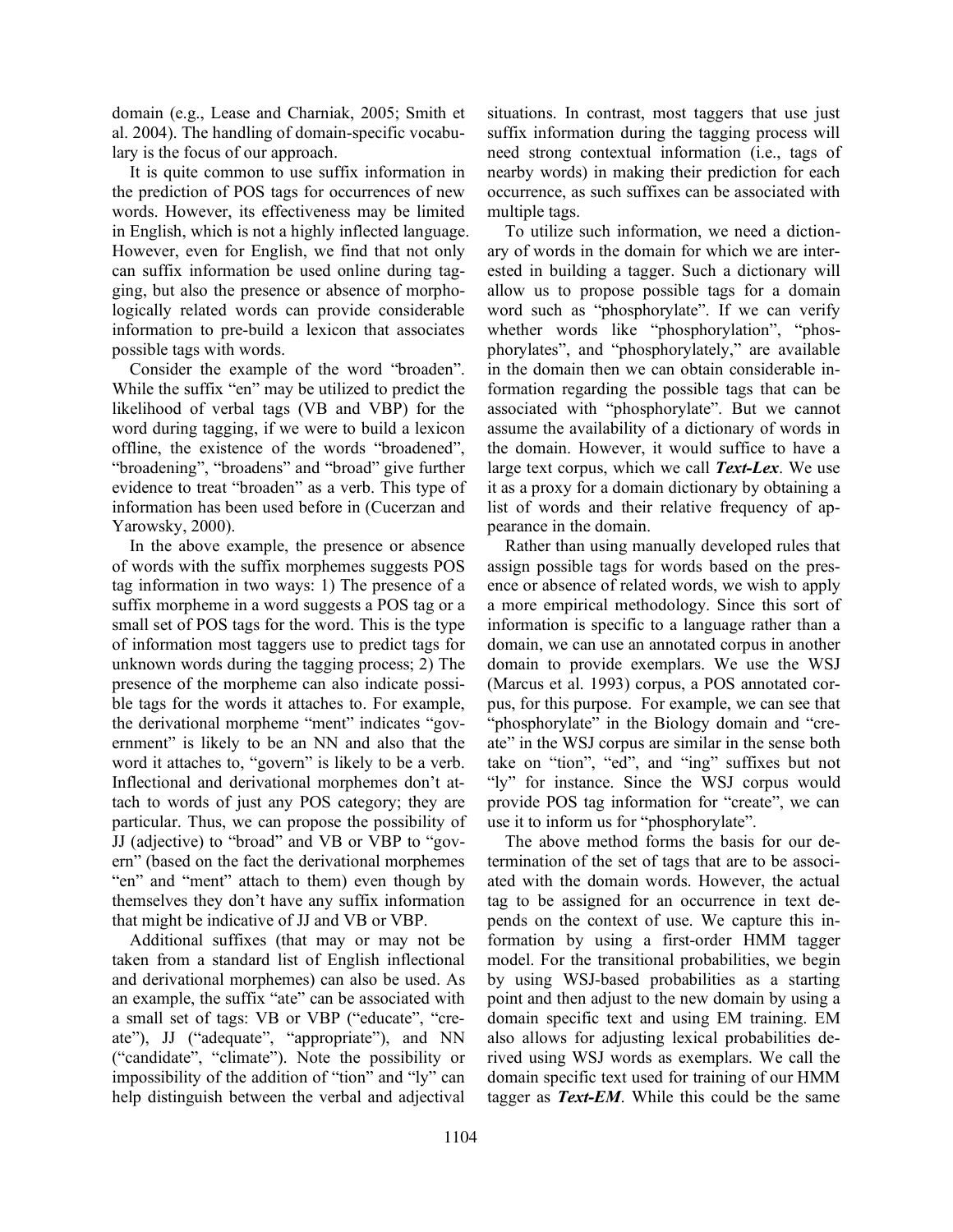as *Text-Lex*, we distinguish the two since *Text-EM* could be smaller than *Text-Lex*. From *Text-Lex*, we only extract a list of words and their frequency of occurrences. In contrast, we use *Text-EM* as a text and hence as a sequence of words.

In this work, the set of suffixes that we use is adapted those found in a GRE preparation webpage (DeForest, 2000). A few additional suffixes were obtained from the online English Dictionary AllWords.com (2005). In the future we expect to consider automatic mining of useful suffixes from a domain. Furthermore, prefixes are also useful for our purposes. However apart from a few prefixes used in hyphenated words, we haven't yet incorporated prefix information in a systematic way into our framework.

In this paper, our evaluation domain is molecular biology. Large amounts of text are easily available in the form of Medline abstracts. We use only about 1% of the Medline text database for *Text-Lex*. Another reason for selecting this evaluation domain is that we have a considerable amount POS-annotated text in this domain, and the most recent techniques of supervised POS tag learning have been used in developing taggers for this domain. This allows us to evaluate our tagger using the annotated text for evaluation as well as to compare our tagger with others developed for this domain. The POS-annotated text we use is the wellknown GENIA (Tateisi et al, 2003) corpus that was developed at University of Tokyo.

# **3 Expectation Maximization Training**

Our tagger is a first-order Hidden Markov Model (HMM) tagger that is trained using Expectation Maximization (EM) since we do not assume existence of annotated data in the new domain. <sup>1</sup> Although we use the GENIA corpus, we take only the raw text and strip off the annotated information for obtaining the *Text-EM*. Our HMM is based on bigram modeling and hence our transitional probabilities correspond to  $P(t | t')$  where t and t' are POS tags. The emissions that label the transition edges will be discussed in the next section and include domain words as well as certain types of "coded words".

The initial transitional probabilities are not randomly chosen but rather taken from the WSJ corpus. If we take the transitional probabilities as a representation of syntactic preferences, then EM learning using *Text-EM* may be taken as adjustment of the grammatical preferences in the WSJ corpus to those in the new domain. In order to adjust the grammatical preference to the new domain, we start from smoothed WSJ bigram probabilities. If we started from unsmoothed WSJ bigram probabilities, then EM would not allow us to account for transitions that are not observed in the WSJ corpus. For example, in scientific text, transition from RRB (the right round bracket) to VBG may be possible, while it does not occur in the WSJ corpus. Hence, we smooth the WSJ bigram probabilities with WSJ unigram probabilities.

We compute smoothed initial bigram probabilities as

 $P(t | t') = \lambda P_{WSJ}(t | t') + (1-\lambda) P_{WSJ}(t),$ where  $\lambda = 0.9$ . We felt employing techniques suggested in (Brants, 2000) gave too high a preference for unigram probabilities.

The initial emit probability is obtained from the domain text *Text-Lex*. The process is described in the next section. This information is derived purely from suffix and suffix distribution, or from orthographic information and does not account for the actual context of occurrences in the domain text. We take this suffix-based (and orthographic-based) emit probabilities as reasonable initial lexical probabilities. EM training will adjust them as necessary.

We made one minor modification to the standard forward-backward EM algorithm. We dampen the change in transitional and emit probabilities for each iteration. Significant differences in lexical probabilities between the new domain and WSJ can make undue changes in transitional probabilities and this in turn can further lead the lexical probabilities to head in the wrong direction. By adding a damping factor, we can prevent the unsupervised training to spiral out of control. Hence we let the new transitional probability be given by

 $P(t | t') = \lambda P_{NEW}(t | t') + (1-\lambda) P_{OLD}(t | t')$ where  $P_{OLD}$  represents the transitional probability in the previous iteration and  $P<sub>NEW</sub>$  represents the probability by standard use of forward-backward algorithm. We use a damping factor of 0.5 for both transitional and emit probabilities. For the emit probabilities, this has the effect of moderating POS

<sup>&</sup>lt;sup>1</sup> We considered a  $2<sup>nd</sup>$  order model as well, but early work showed negligible advantage predicting to the same training set. Following Wang and Schuurmans (2005) we chose to focus on quality of estimation over model complexity.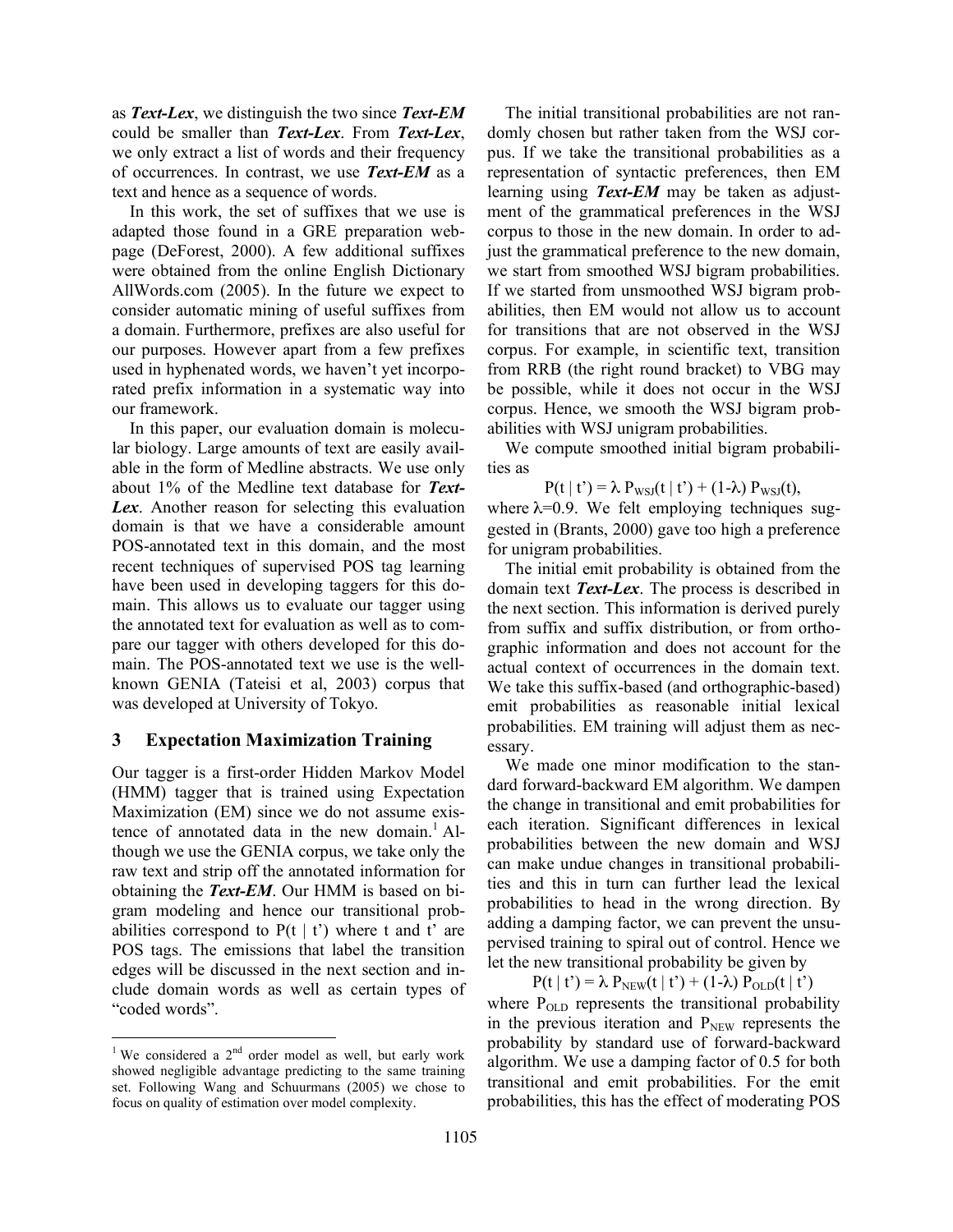preferences derived from the training data and preserving words and POSes from the lexicon for use in the test set.

Even with the damping factor, EM learning followed the pattern of 'Early Maximum' described by Elworthy (1994), where with good initial estimates EM learning only improves accuracy for a few iterations. For our EM training, we fixed iteration 2 as our 'best' EM trained model.

# **4 Development of the Lexicon and Initial Probabilities**

As noted earlier, we use a domain text, *Text-Lex*, to develop the initial lexical probabilities for the HMM. The essential process is as follows. Let a word w appear a sufficient number of times in *Text-Lex* (at least 5 times). We look in *Text-Lex* for related words in order to assign a feature vector with this word. Each feature is written as  $-x+y$ , where x and y represent suffixes or the empty string (here represented as ).

**Features:** The feature  $-x+y$  represents the word formed by replacing some suffix x in w by some suffix y. Consider the word "creation". "-ion+" corresponds to the stem word "create" and  $\overline{u}$ ion+ion" corresponds to the word "creation" itself. The feature "–ion+ed" captures information about the word "created" whereas the feature "- $+s$ " corresponds to word "creations".

Now consider a word like "history". While this might have non-zero values for "-y+ic" (historic) or " $-$  +s" (histories), we are likely to set zero value for "–ory+\_" (unless "hist" or "histe" is found in *Text-Lex*). This zero value represents the fact that although "history" has "ory" as a suffix, it has no stem. Such a distinction (whether or not there is a stem) bears much information for suffixes like "ate" and "ory".

We use suffix classes rather than actual suffixes as we believe this provides a more appropriate level of abstraction. Given a word w with a suffix x (for a word with no suffix from our list of suffixes,  $x$  is taken to be  $\therefore$  i.e., empty string), we examine whether removal of x from w leads to another word by using a few basic variations that can be found in any rudimentary exposition on English morphology. For example, for the suffix *"ed*", we attempt to replace *"ied"* with *"y"* which relates *"*purified*"* with *"*purify*"* and recognizes the spelling alternation of i/y. Thus for the word *"*purify*"*

the feature *"-*+ed" represents the presence of *"*purified*"* since "+ed" represents the suffix class rather than the actual suffix. Similarly, we also consider removal of a suffix and, if necessary, adding an "e" to see if such a word exists. This allows us to relate *"*creation*"* with *"*create*"* or *"*activate*"* with *"*active*".* Also doubling of a few consonants is attempted to relate *"*occurrence*"* and *"*occur*".* Finally, when a word could have two suffixes, the word is considered to always have the longer functional suffix. Hence, we consider *"*government*"* to have "ment" suffix rather than "ent" suffix.

**Feature Vectors**: There are two different types of vectors we use for any word, one called *Bin* (for binary count) and other called *RFreq* (for relative frequency). In the *Bin* vector associated with *"creation",* all these four features will get the value one, assuming that the four corresponding words are found in *Text-Lex*. On the other hand, assuming *"creatory"* is not found in *Text-Lex*, the feature "-ion+ory" would get a zero value.

For *RFreq* vector, instead of ones and zeros, we first start with the frequency of occurrences of each word and then normalize so that the sum of all feature values is one. Thus, for example, a word with 4 features having non-zero frequencies of 10, 20, 30 and 40 will have the respective values set to 0.1, 0.2, 0.3 and 0.4. A word with four features having non-zero frequency, which are 1, 2, 3 and 4, will also have same 4 relative frequency values.

Our intuition is that the *Bin* vector is helpful in determining the set of tags that can be associated with a word and that the *RFreq* vector can augment this information regarding the likelihood of these tags. For example, a one for the "-ing+\_" feature in a *Bin* vector (thus disqualifying a word like "during") may be sufficient to predict VBG, JJ and NN tags. However, this may not suffice to provide the ordering of likelihood among these tags for this word. On the other hand, it seems to be the case that when the "ing" form appears far more often than the "ed" form, then the NN tag is most likely. But if the "ed" form is more frequent, then VBG is most likely. Examples in the WSJ corpus include "smoking", "marketing", "indexing", and "restructuring" for the first kind, and "calling", "counting", "advising", and "noting" for the second kind.

**Exemplars in WSJ**: Given a word w from *Text-Lex*, we look for similar words from the WSJ corpus. Even though the set of words used in this cor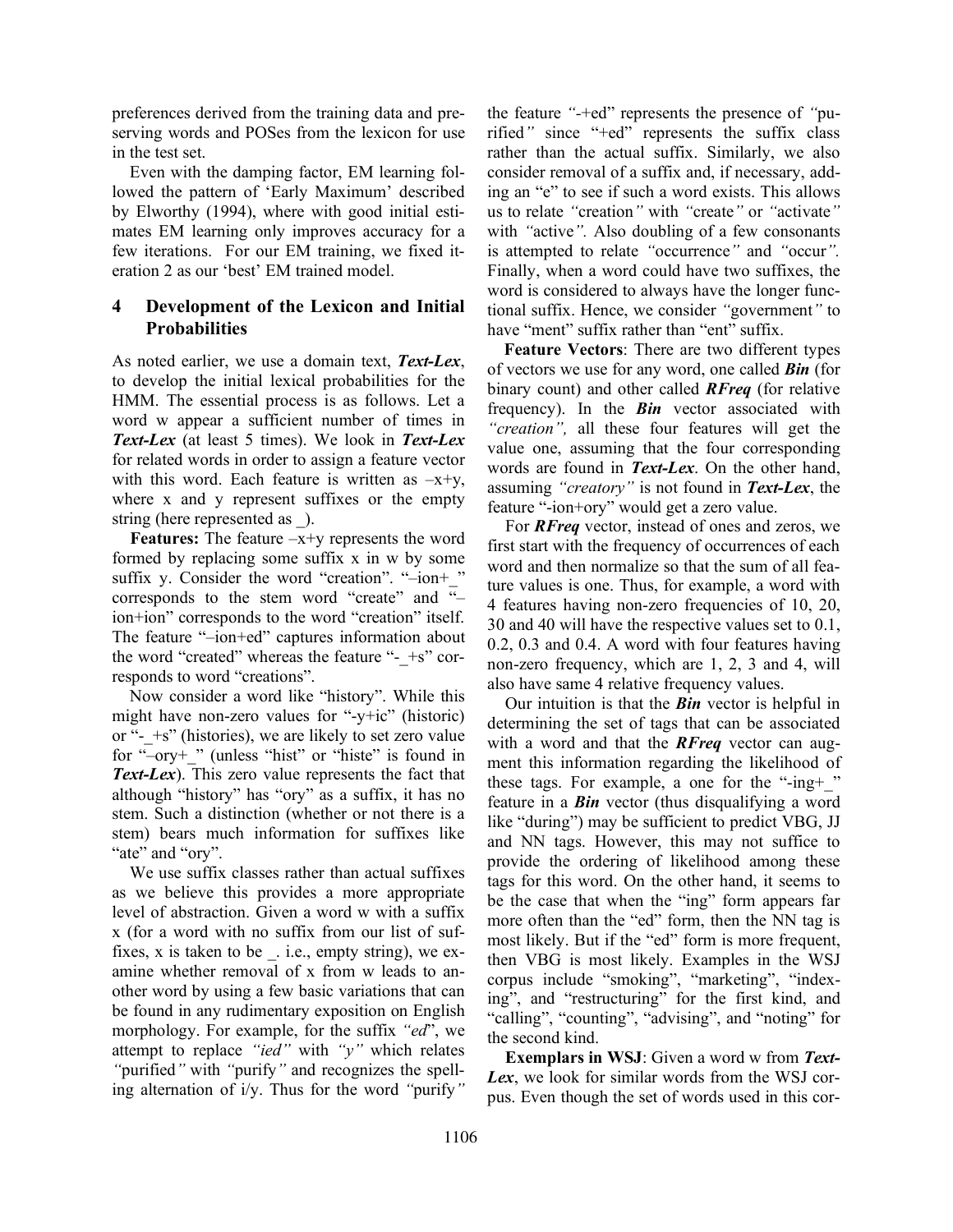pus may differ substantially from the domain text, our hypothesis is that words with similar suffix distribution will have similar POS tag assignments regardless of the domain. We follow Cucerzan and Yarowsky (2000) in using the kNN method for finding similar words, but we differ in details of the construction of the feature vectors and distance computation. For the word w we create the *Bin* and *RFreq* vectors based on distribution of words in *Text-Lex*. Following the same method, we create the *Bin* and *RFreq* vectors for a word v in the WSJ corpus by using the distributions in the WSJ corpus. Then we compute  $\mathit{BinDist}(w, v)$  as the number of features in which the two *Bin* vectors differ. A similar *RFDist* is defined as a weighted sum of two distances: the first distance is L1-norm distance based on values of features for which both words have non-zero values for and the second distance is based on values of features for which one word has a zero value and other does not. Thus, if the two words' *RFreq* vectors are  $< w_1, \ldots, w_n$  > and  $< v_1, \ldots, v_n$  > respectively then

$$
RFsame(w,v) = \sum_{w_i \neq 0 \cap v_i \neq 0}^{n} |w_i - v_i|
$$

$$
RFdiff(w,v) = \sum_{w_i=0 \cap v_i \neq 0} |w_i - v_i| + \sum_{w_i \neq 0 \cap v_i = 0} |w_i - v_i|
$$
  
and,

$$
RFDist(w, v) = RF same(w, v) + \delta RF diff(w, v)
$$

For RFDist(.), we used  $\delta = 2$ . Given a word w, we find the 5 nearest neighbors from the WSJ corpus and use their average lexical probabilities to obtain the lexical probabilities for w. We investigate the use of *Bin* vector information and *RFreq* vector information for computing the distances (i.e., *BinDist*(.) and *RFDist*(.)) as well as a hybrid measure that combines these two distances.

We also considered smoothing the lexical probabilities obtained in the above fashion. Let w be a word for which the above method suggests tags  $t_1, \ldots, t_n$  in order of likelihood ( $t_1$  is most probable). Then we consider sqrt-score(t<sub>i</sub>)=  $\sqrt{n+1-i}$ . We has three possible tags, no matter what the original then assign probabilities based on this score after normalizing them so that the probabilities for the n tags will sum to 1. Thus, for example, if a word w lexical probabilities were determined to be, if  $t_1$  is

determined to be most probable, then  $P(t_1|w)$  will be 0.418 by this method. The second most probable tag will be assigned 0.341.

The intuition behind this square root smoothing method is that this smoothing may be appropriate for low frequency words, where empirical probabilities based purely on a kNN basis may not be entirely appropriate if the new domain is very different. The drawback of course is that if there is sufficient information, we lose useful information by such flattening. And when a tag is significantly more probable for a word then we lose this vital information. For example, the word "high" is mostly annotated as JJ in WSJ corpus but RB and NN are also possible. Square root smoothing will flatten this distribution considerably. Nevertheless, we wish to investigate whether this method of smoothing the distribution is enough in conjunction with EM. EM adjusts the probability from observing the number and context of occurrences in the domain text. 2

**Coded Words**: No matter how large *Text-Lex* is, there will be words that do not appear a sufficient number of times (we take this number to be 5). We aggregate such words according to their suffixes, if they correspond to one of the predefined suffixes. Then each word with suffix x is considered to be an instance of a "coded" word *SFX-x*. If a word does not have any of these suffixes then they fall into the coded class *unknown*. For each such coded word, we assign the tags and probabilities based on similarly aggregated words in the WSJ corpus.

We have two other broad classes of words that we treat differently. Coded words are formed based on orthographic characteristics, which include but are not limited to Greek letters, Roman numerals, digits, upper or lower case single letters, upper case letter sequences, cardinals, certain prefix words, and their combinations. Since they are relatively easy to tag, we do not use the WSJ corpus for them but handle it programmatically. Finally, if a word occurs often in WSJ or is assigned tags such as CD, FW, MD, PRP, DT, WDT, etc. (tags which can't be predicted by means of suffix or suffix-related words), we add this word together with the tags and probability into the domain lexicon that we are building.

<sup>&</sup>lt;sup>2</sup> We also considered linear and square functions for smoothing while reporting only the sqrt results in section 5.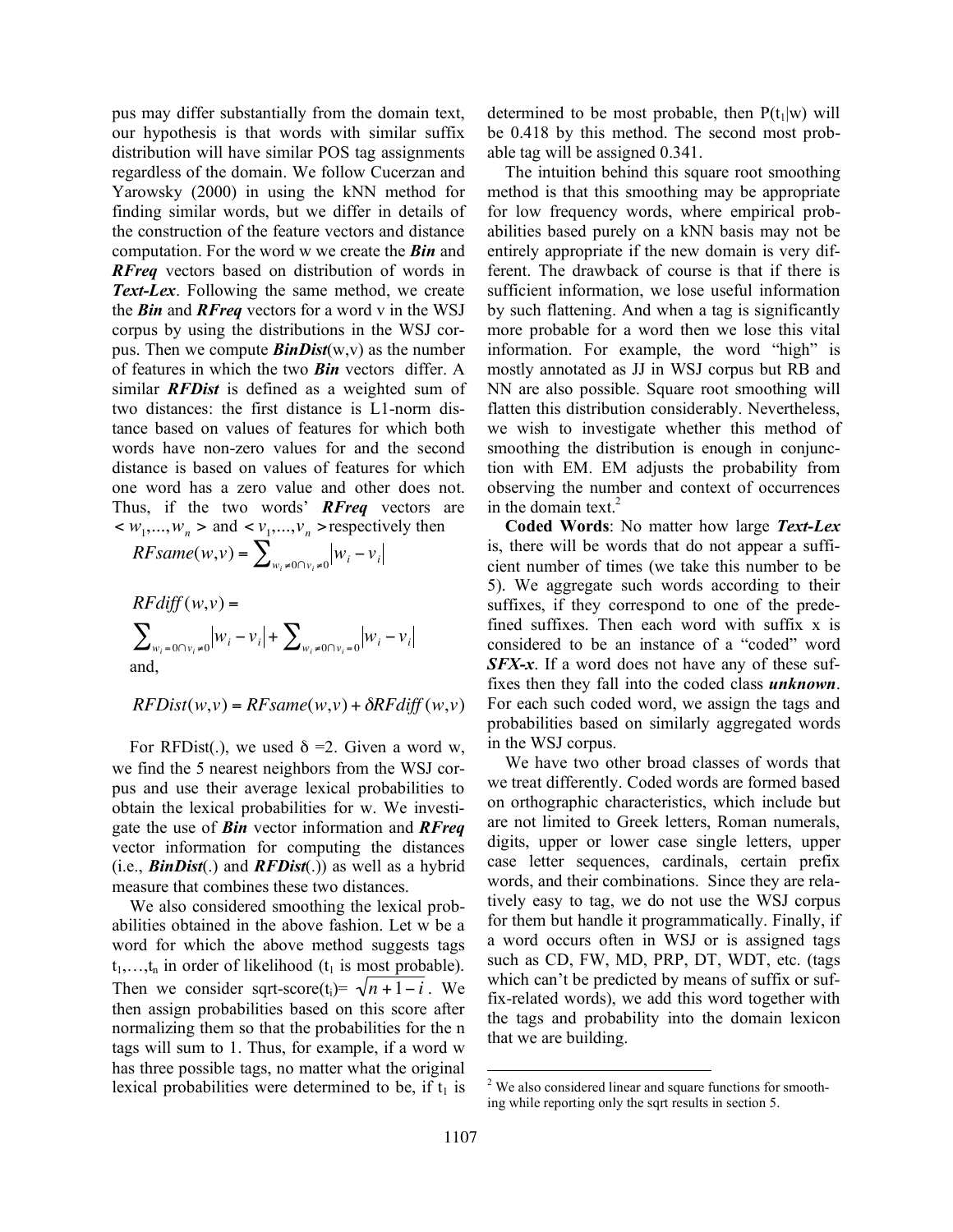### **5 Evaluation and Analysis**

As noted earlier, our evaluation is on molecular biology text. For *Text-Lex*, we used 133,666 titles/abstracts of research papers, a small fraction of the Medline database available from the National Library of Medicine. These abstracts were contained in just five of the 500 compressed data files in the 2006 version of the Medline database. These abstracts cover topics more broadly in Biomedicine and not just molecular biology. On the other hand, we use for *Text-EM*, text which can be regarded to be in a subfield of molecular biology.

*Text-EM* is the text from the GENIA corpus (version 3.02) described in (Tateisi et al. 2003). This corresponds to about 2000 abstracts, which are annotated with POS tag information (using the same tags used in the WSJ corpus). We use a 5 fold cross-validation, i.e., 5 partitions are formed and experiments conducted 5 times and results averaged. For each test partition, the remainder partitions are used for "training". In our case, this is unsupervised since we use EM and hence we totally disregard the POS tag information that is associated with the words. We note that both the text for EM training as well as for testing come from the same domain.

We first evaluate the process of building the lexicon. This time we consider the entire GENIA corpus and not any partition. We first considered all words in the GENIA corpus for which we can expect our kNN method to assign a tag. Hence all words that would be treated as coded words are ignored. For each such word, we consider the tags assigned to them in the GENIA corpus and form pairs  $\langle w, t \rangle$ . We are interested in the word type and not token and hence we will not have any multiple occurrences of a pair <w,t>. Our kNN method identifies 96.3% of these pairs; we can think of this as recall. This makes our approach effective, especially given the fact that the kNN method only assigns 1.92 tags on an average to these words in the GENIA corpus. Next considering all words appearing in the GENIA corpus, our lexicon includes a correct tag in 99.0% of the cases on a word-token basis. These results are summarized below.

| Characteristic              | <b>Statistic</b> |
|-----------------------------|------------------|
| kNN Recall (word-type)      | 96.3%            |
| Average Number Tags/Word    | $1.92$ tags      |
| Lexicon Recall (word-token) | 99.0%            |

We now turn to the evaluation of the accuracy of our HMM. As mentioned earlier, these results are based on 5-fold cross-validation experiments. The best results (95.77%) were obtained for the case where we took the lexical probabilities directly from kNN using only *RFDist* and by discarding all tags assigned with probability less than 0.02. 3

These results compare favorably to other taggers developed for the Biology domain. The MedPost tagger (see Section 6) achieved an accuracy of 94.1% when we applied it to the GENIA abstracts. The PennBioIE tagger (see Section 6) achieved an accuracy of 95.1%. Note that output from the PennBioIE tagger is not fully compatible with GENIA annotation due to some differences in its tokenization. Even if the differences in accuracies can be discounted due to tokenization or even systematic differences in annotation between the training and test corpora, our main point is that our results compare favorably (our tagger competitive) with taggers that were developed for the Biomedicine domain using supervised training.

**POS Tagger %Accuracy** Our HMM (5-fold) 95.77% MedPost 94.1% PennBioIE 95.1% GENIA supervised 98.26%

These results are summarized in the table below.

MedPost seems intended to cover all of Biomedicine, since its lexicon is based on the 10,000 most frequently occurring words from Medline and for which the set of possible tags were manually specified. The PennBioIE tagger was developed using 315 Medline abstracts using another subfield of molecular biology.

None of these accuracies however are as high as those of the GENIA tagger (Tsuruoka et al. 2005) which was trained (supervised) using GENIA corpus and uses a machine learning model more sophisticated than the simple first-order HMM tagger we use. This model considers more features including words to the right. The best results (98.26%) were obtained when lexicon from three different sources were aggregated.

<sup>&</sup>lt;sup>3</sup> Banko and Moore (2004) showed only slight improvement in tag accuracy between .01 and .1 cutoffs with a lexicon built from annotated data. We opted for the .02 cutoff because of our 'noisier' lexicon.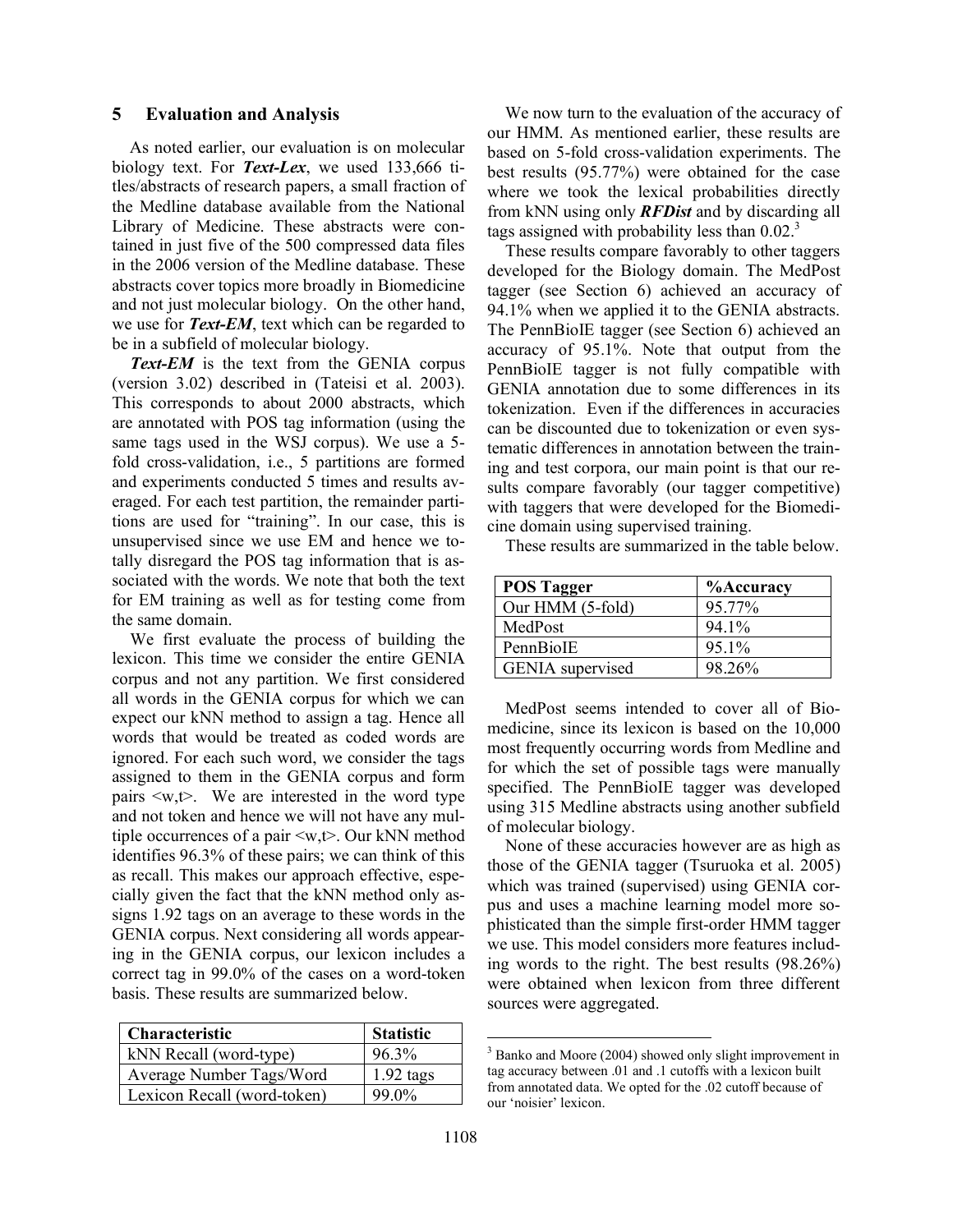Returning to the results for our taggers, we also tried *BinDist* in the kNN method, with and without square root smoothing. These results were typically less than the above-mentioned result. We also compared using a square root smooth on *RFDist* obtaining results approximately 1% lower than without the square root smooth.

We next present some examples that illustrate strengths and weaknesses of the current model. An example that shows that EM training makes good adjustment to the domain is the improvement in tagging of verbal categories. We conducted a detailed error analysis on one of the cross-validation partitions and noted that the accuracy on all verbal POS tags improved after EM training. A noteworthy case is the improvement in tagging of VBP originally misclassified as VB. Since most English words that are VB can also be VBP, and since they are annotated more frequently in WSJ as VB, the initial lexicon usually has a higher probability assigned to VB for most words. As EM training progresses, we noted that the frequency of VBP mistagged as VB decreases. Similarly, misclassifications of VBG as NN also drops in the final model (by 40.3% on *Text-EM*) as compared to the initial model based on WSJ transitional probabilities and initial lexicon derived using WSJ words as exemplars.

Previously, in the context of parsing Biomedical text, Lease and Charniak (2004) mention the occurrences of sequences of multiple NN is more frequent in the GENIA corpus than in the WSJ corpus and that it could lead to parsing errors. We didn't observe this problem here, but rather the contrary situation where many JJs were initially mistagged as NN. About 22% of these misclassifications are corrected after EM training.

While our model adjusts well in these cases to the new domain, sometimes the drift leads to worse performance. An example is in the misclassification of VBN as JJ. The most frequent word for which this misclassification occurs in the word "activated". These misclassifications occur in the context such as "the activated cells". The use of VBN rather than JJ is hard to determine on basis of just surface features and perhaps has to do more with the meaning of the word. In supervised setting, if sufficient such cases were annotated then this would be learned. But in an unsupervised setting this turns out to be a problem case. Despite the fact that *RFDist* predicted VBN as most probable tag for "activated", EM training makes this situation worse.

Analysis of words with most frequent errors revealed many cases from orthographic coded words. Many occurrences of single lower case letters (which could have LS, SYM or NN tags) were labeled as LS whereas the GENIA tagging used NN. Our model tagged "+/-" always as SYM whereas because of the context of use, GENIA annotations were CC. (In fact, GENIA does not appear to use the SYM tag.) Similarly, " $\lt$ " and " $\gt$ " were often mistagged as SYM by our model whereas based on context they are annotated as JJR.

# **6 Related Work**

The impact of out-of-vocabulary words on NLP applications has been noted before. The degradation in performance of components, which were trained on the WSJ corpus, but used on biomedical text has been noted (Lease and Charniak, 2004, Smith et al, 2005). Smith et al. (2005) use this observation in the design of their POS tagger, Med-Post, by building a Markov model with a lexicon containing the 10,000 most frequent words from Medline, and using annotated text from the Biomedical text for supervised training.

There are many unsupervised approaches to POS tagging. We focus now on those that are most closely related to our work and contain ideas that have influenced this work. There have been many uses of EM training to build HMM taggers (Kupiec, 1992; Elworthy, 1994; Banko and Moore, 2004; Wang and Schuurmans, 2005). Banko and Moore (2004) achieved better accuracy by restricting the set of possible tags that are associated with words. By eliminating possibilities that may appear rarely with a word, they reduce the chances of unsupervised training spiraling along an unlikely path. We believe by using our approach we considerably reduce the set of tags to what is appropriate for each word. Further, we too remove any tag associated with low probability by kNN method. Usually these tags are noise introduced by some inappropriate exemplar.

Wang and Schuurman (2005) suggest that EM algorithm be modified such that at any iteration the unigram tag probability be held constant to the true probability for each tag. Again, this might serve to stop a drift in unsupervised methods towards making a tag's probability become larger than it should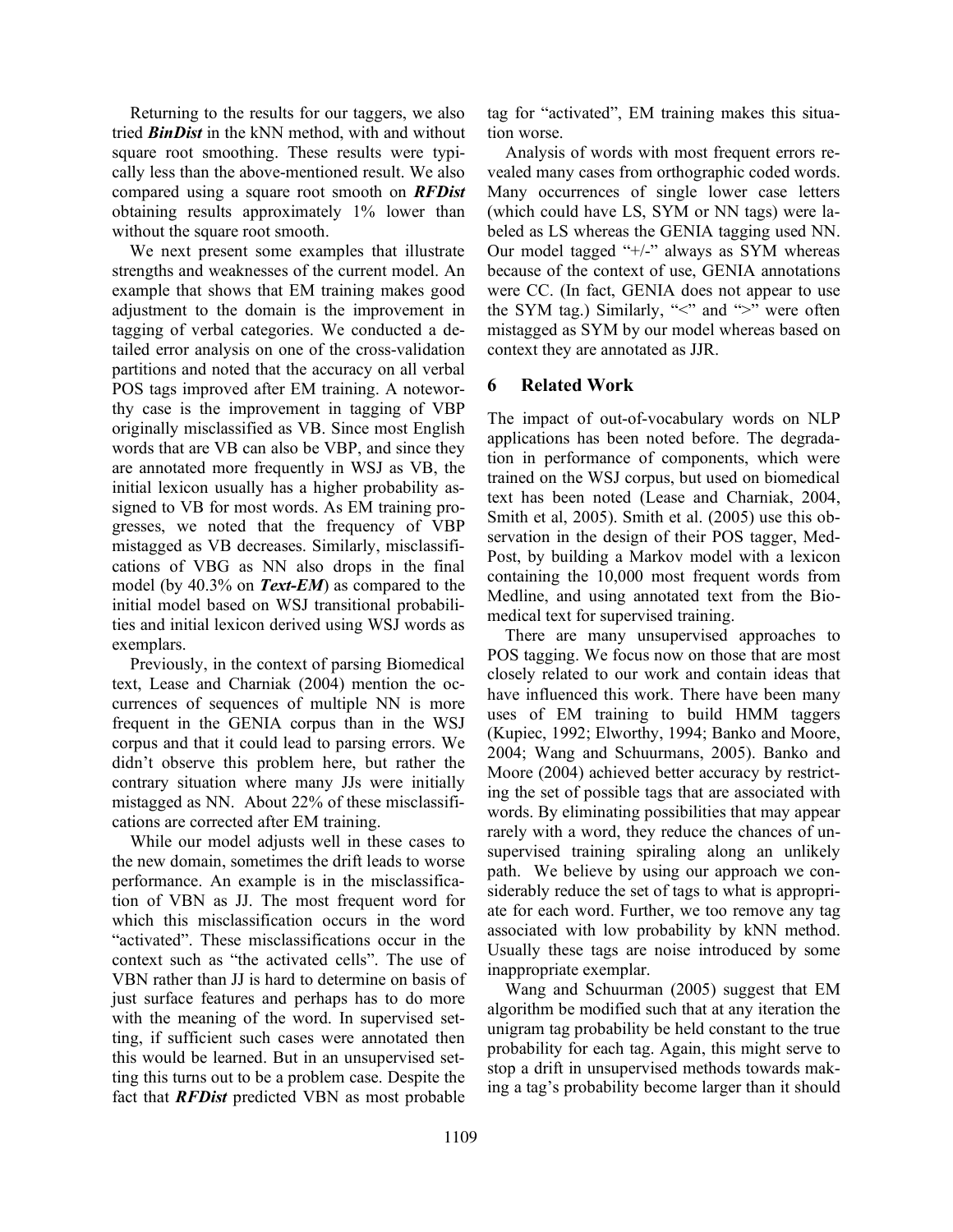be. However, the true probability cannot be known ahead of time and certainly not in a new domain. While a WSJ bigram probability need not reflect the corresponding preferences in the new domain, our use of starting from WSJ probabilities and then damping changes to transition probabilities was motivated by a similar concern of not letting a drift towards making some (bigram) tags too frequent during EM iterations.

Using suffixation patterns for purposes of predicting POS tags has been considered before. Although as far as we know, we are the first to apply it for domain adaptation purposes. Schone and Jurafsky (2001) consider clusters of words (obtained by some "perfect" clustering algorithm) and then compute a measure of how "affixy" a cluster is. For example, a cluster containing words "climb" and "jump" may be related by suffixing operation +s to a cluster that contains words "climbs" and "jumps". The percentage of words in a cluster that are so related provides a measure of how "affixy" a cluster. This together with five other attributes of clusters (such as whether words in a cluster precede those of another cluster, optionality) and language universals induce POS tags for these clusters from corpora. This method does not use POS tagged corpora (although in the reported experiment the initial "perfect" clusters were obtained from the Brown corpus using the POS tag information). In contrast, we use the POS tagged WSJ corpus to assist in the induction of tag information for our lexicon. In this respect, our method is closer to the approach of Cucerzan and Yarowsky (2000). Our use of the kNN method to identify tags and their probabilities for words was inspired by this work. However, their use of kNN method was in the context of supervised learning. The method was applied for handling words unseen in the training data. The estimated probabilities were used during the tagging process. Instead of just applying the method for unknown words, i.e., words not present in the training data, our approach is to create the entire lexicon in the new domain. As Lease and Charniak (2004), among others, have noted, the distribution of NN tag sequences as well as tag distributions in the Biomedical domain could differ from WSJ text. Since our aim is to adjust to the new domain, we employed unsupervised learning in the form of EM training, unlike the supervised tagging model development approach of Cucerzan and Yarowsky. Another significant difference is

that their method determines nearest neighbors not only on the basis of suffix-related words but also on the basis of nearby words context. Since our motivation, on the other hand, is to move to a new domain, we didn't consider detection of similarity on the basis of word contexts. In contrast, we have shown that the approach of identifying words on the basis of suffixation patterns and using them as exemplars can be applied effectively even when the domain of application is substantially different from the text (the WSJ corpus) providing the exemplars.

# **7 Conclusions**

As NLP technology continues to be applied in new domains, it becomes more important to consider the issue of portability to new domains. To cope with domain-specific vocabulary and also different use of vocabulary in a new domain, we exploited suffix information of words. While use of suffix information per se has been employed in many existing POS taggers, its use is often limited to an online manner, where each word is examined independently from the existence of its morphologically related words. As shown in (Cucerzan and Yarowsky, 2000), such information can provide considerable information to build a lexicon that associates possible tags with words. However, we use this information only to provide the initial values. We apply EM algorithm to adjust these initial probabilities to the new domain.

The results in Section 5 show that we achieve good performance in the evaluation domain, which is comparable with two recently developed taggers for this domain. We also show in section 5 examples of how EM unlearns some WSJ bias and adjusts to the new domain. While we introduce a damping factor to slow down changes in iterations of EM training, we believe there is scope for further improvement to minimize drift. Furthermore, there is scope to improve our kNN method as discussed at the end of Section 5. In the future, we also expect to consider methods that may automatically mine suffixes in a new domain and use these domain-specific suffixes. We used the kNN method to associate words in the new domain with possible POS tags.

Despite the often-stated notion that English is not morphologically rich, we find that suffix-based methods can still help make significant inroads.